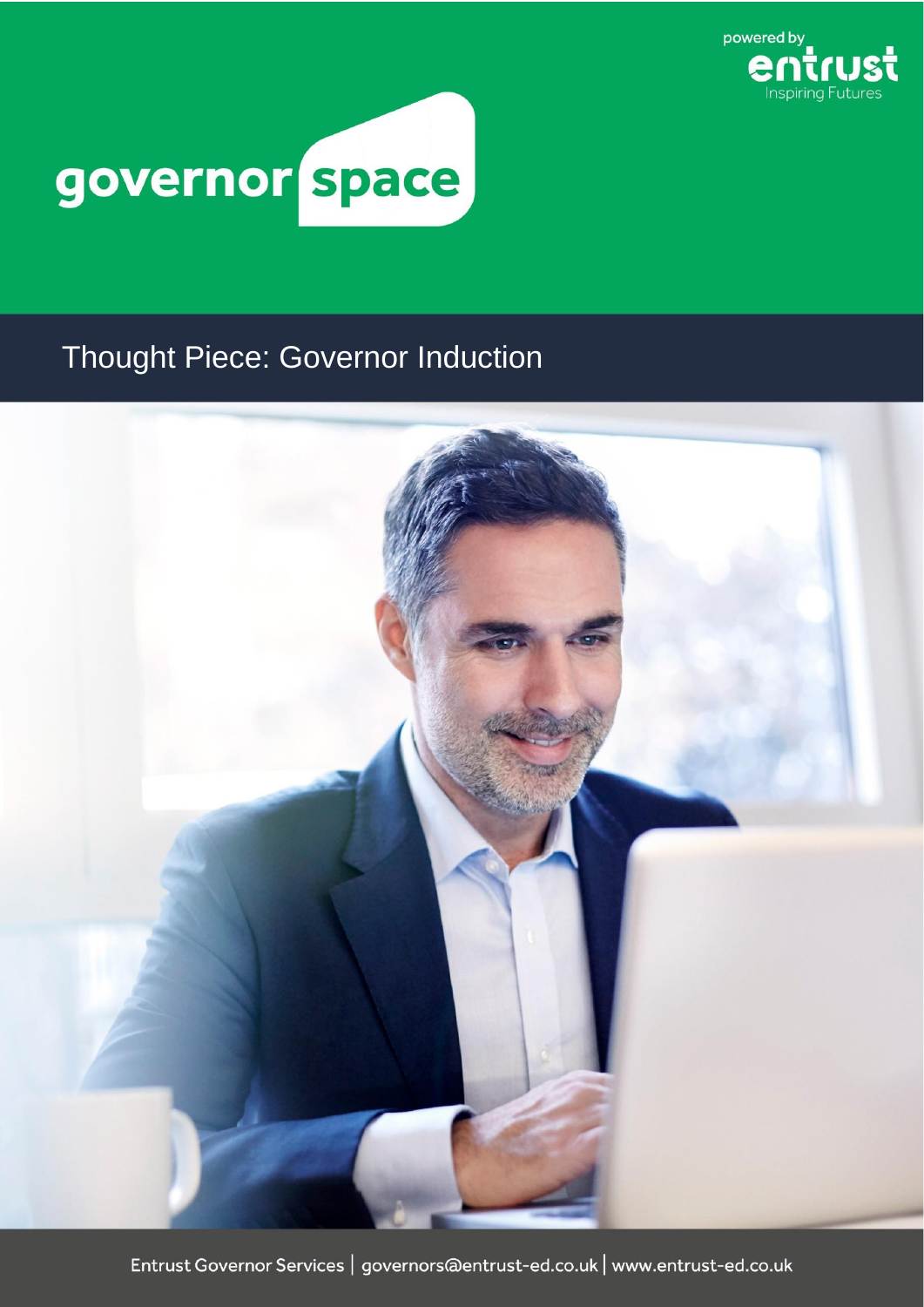

## **Governor Induction**

It's always an exciting time when new Governors join the Board. They bring fresh ideas, new skills and a new way of thinking. They challenge the status quo and question why we do what we do. But it can also be frustrating for experienced Governors. For new Governors who are not from education or the public sector, the protocols and bureaucracy involved can be challenging and if new Governors do not follow existing protocols, this can cause tensions for experienced Governors.

If we liken governance to industry, when new employees start a new job there will be an onboarding process, a process which gives new starters a thorough introduction to their job role and the Company.

Within governance, this is called the Governor Induction and it is critical that this is done effectively if new Governors are going to add value to the Board quickly and utilise the skills that they have. It is important that they feel part of the team and are not made to feel inadequate due to their lack of knowledge or that they try and do too much too quickly without sufficient background information about the job role.

So what does effective Induction look like? Well, there are various processes and it is a good idea to have to give them a check sheet so they can tick off when they have completed tasks. This way they will feel engaged about their own induction and it is not just a 'done to' process.

The first task would be to assign a 'Buddy' to the new Governor. This would be an experienced Governor who would be a first point of contact, somebody who could check in with the new Governor regularly, who sits next to the new Governor to give pointers about what is going on in meetings.

Next we start to think about the legal documentation. Has the new Governor seen, read and signed the Code of Conduct? Have they given all documents to the School Bursar so their DBS can be completed? Has the new Governor given information about any conflicts of interest? Have they given all their personal details so Get Information About Schools can be completed?

Now we can consider documents about how Governance works in general terms. They should be signposted to the Governance Handbook, the Competency Framework and in Academies, the Academies Financial Handbook. These are easily found on Google, so quite easy for the Chair to drop the new Governor an email with links.

That brings me onto the subject of emails. With GDPR coming into force, it is very important that all Governors use School email addresses and not personal or work